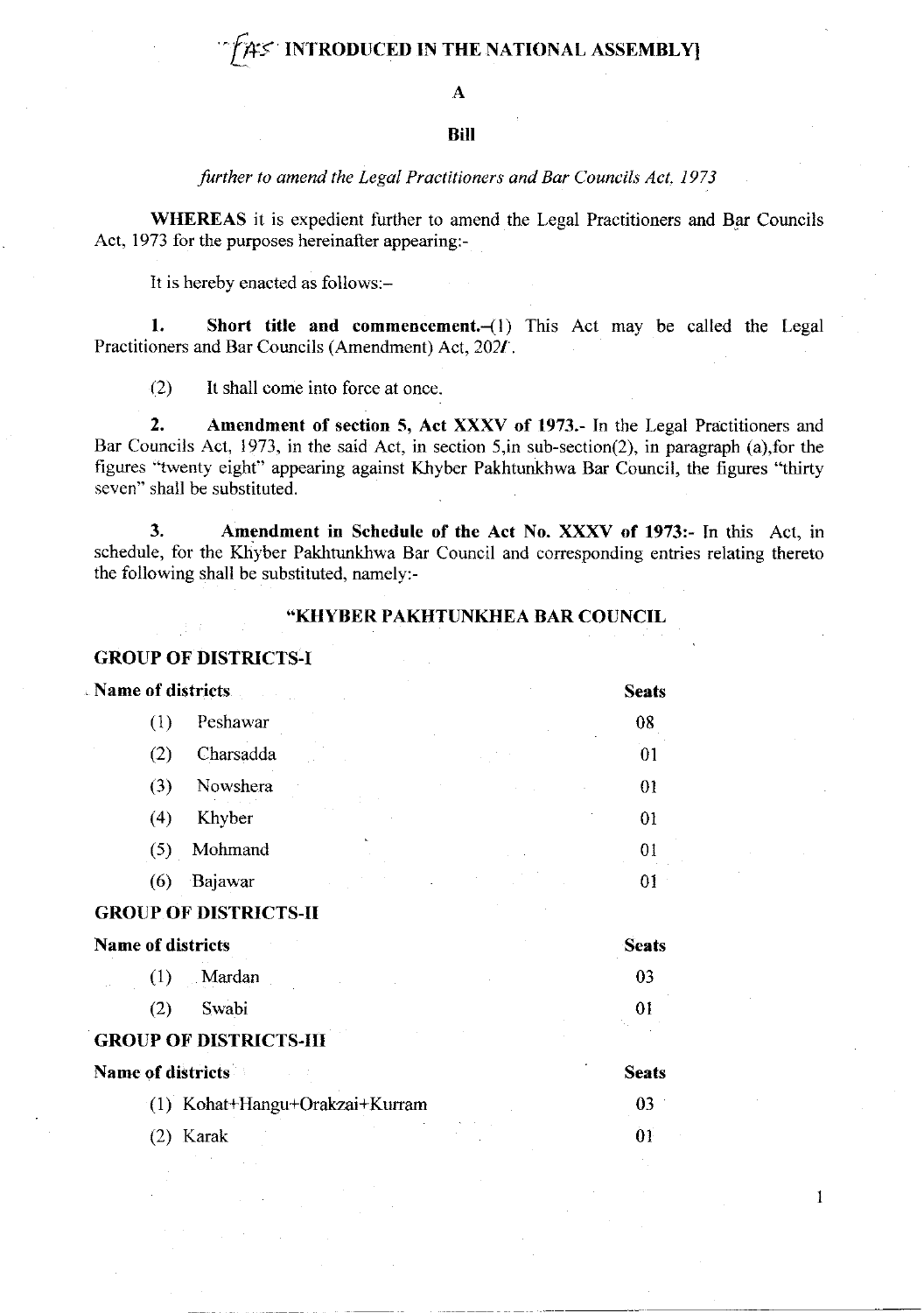# GROUP OF DISI'RICTS-IV

| <b>Name of districts</b> |                             | <b>Seats</b>   |
|--------------------------|-----------------------------|----------------|
| (1)                      | D.I.Khan+Tank               | 02             |
| (2)                      | Bannu                       | 01             |
| (3)                      | Lakki Marwat                | 01             |
| (4)                      | South Waziristan            | 01             |
| (5)                      | North Waziristan            | 0 <sub>1</sub> |
|                          | <b>GROUP OF DISTRICTS-V</b> |                |
| <b>Name of districts</b> |                             | <b>Seats</b>   |
| (1)                      | Haripur                     | 0 <sub>1</sub> |
| (2)                      | Abbottabad                  | 02             |
| (3)                      | Mansehra+Batagram           | -02            |

### **GROUP OF DISTRICTS-VI**

| <b>Name of districts</b> |                                                 | <b>Seats</b> |  |
|--------------------------|-------------------------------------------------|--------------|--|
| (1)                      | Mingora                                         | 01           |  |
| (2)                      | Shangla+Alpuri+Kohistan                         | 01           |  |
|                          | (3) Daggar <sup>+</sup> Buner+Malakand+Batkhela | 01           |  |
|                          | (4) Timargara+Dir+Dir Bala                      | 01           |  |
|                          | Chitral                                         | 01           |  |

# STATEMENT OF OBJECTS AND REASONS

The Bar Councils are autonomous organization working under the Statutes/Rules for the benefits of lawyers community, who in return work for the upholding of the Constitution, Law and Rules. After the  $25<sup>th</sup>$  Constitutional Amendment, the Tribal Areas/FR including seven agencies merged in Khyber Pakhtunkhwa and the laws of land were adopted for the running of government affairs. Before merging the judicial system in the erstwhile FATA was runned /administered by the Federal Government through its executive officer. After merging a dire need has arised for developing a legal community by giving them opportunities in Khyber Pakhtunkhwa Bar Council.

2. Most lawyers from those merged areas are enrolled and practicing profession in adjacent cities because they have no Bar to either enroll. practice or contest election, therefore it is the dire need to recognize the lawyer of erstwhile tribal areas by enhancing the Bar Council seats, as it does not correspond with the current population as well.

3. This Bill therefore, seeks to achieve the aforesaid objectives.

sd/-

MR. MOHSIN DAWAR Member, National Assembly

2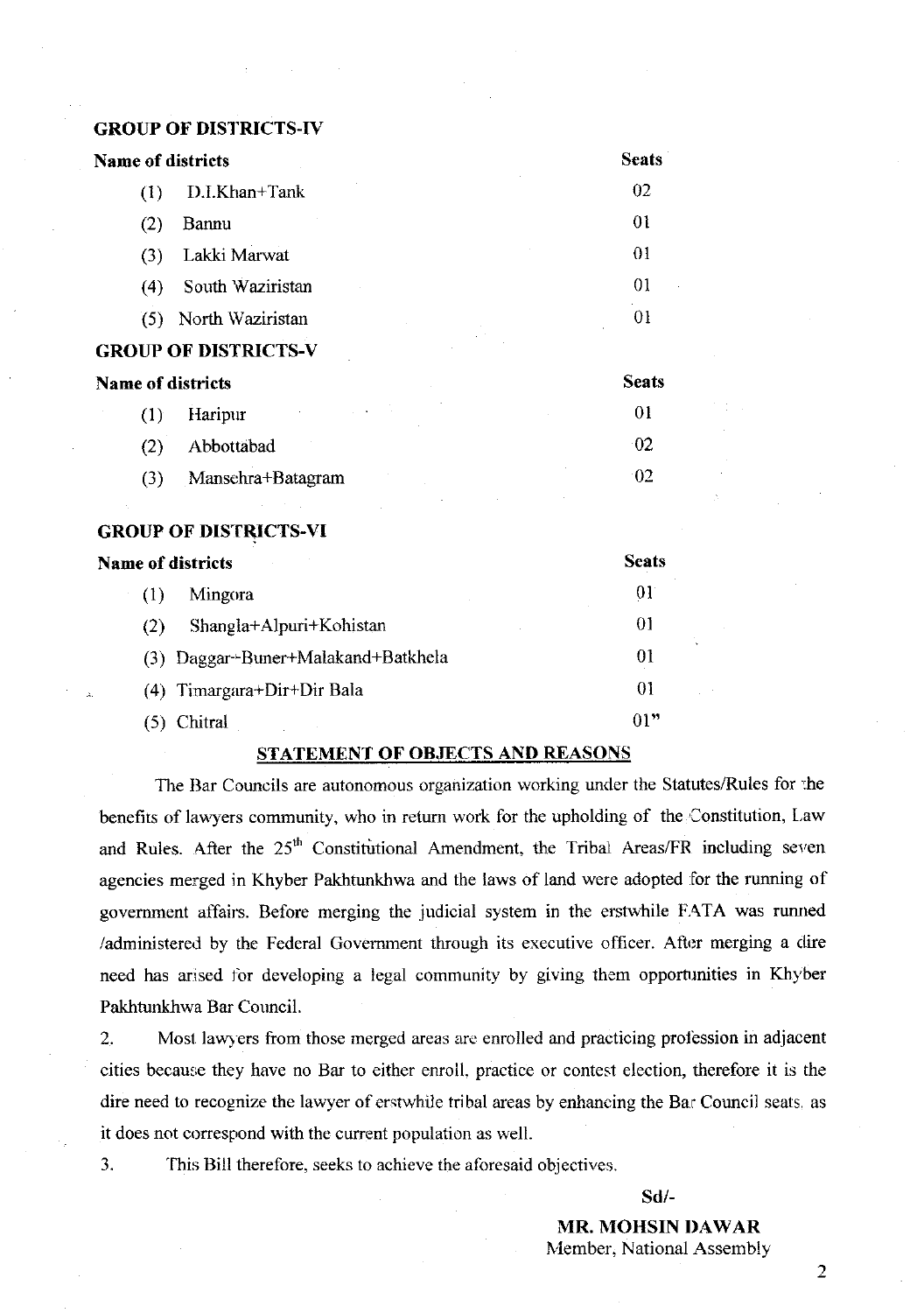[قومی اسمبلی میں پیش کر <sub>ش</sub>ے ص<sub>حو</sub>ر ی<sup>ہ</sup> میں ] وكلاءادر بار كونسلزا يكث، ٣٧٩١٩ ميل مزيد ترميم كرنے كا بل چونکہ ہہ قرین مصلحت ہے کہ بعد ازیں ظاہر ہونے والی اغراض کے لئے دکلاءادر بار کونسلز ایکٹ، سمے19میں مزید تر میم کی جائے؛ بذريعه بذاحسب ذيل قانون وضع كياجا تاہے:۔ مختصر عثوان اور آغاز نفاذ :۔ (۱) گیلئ ہذاد کلاءادر بار کونسلز (ترمیمی) ایکٹ، ۲۰۲۴ءکے نام سے موسوم ہو گا۔ ا۔ **ایکٹ نمبر ۳۵بابت ۱۹۷۳ء، دفعہ ۵ کی ترمیم ۔۔** دکلاء اور بار کونسلز ایکٹ، ۱۹۷۳ءمیں، مذکورہ ایکٹ میں،دفعہ ۵ میں،ذیلی  $\mathbf{r}$ دفعہ (۲) میں، پیرا(الف) میں، خیبر پختونخواہار کونسل کے بالمقابل لفظ"افھائیس" کولفظ"سینتیں" سے تبدیل کر دیاجائے گا۔ ایکٹ نمبر ۳۵بابت ۱۹۷۳ءکے جدول میں ترمیم.۔ س ایکٹ ہذا میں، جدول میں، خیبر پختونخوا بار کونسل اور اس سے متعلق مماثل <sub>اندراجات کوحسب ذیل سے تبدیل کر دیاجائے گا، یعنی:۔</sub>

تشتيما

"خيرپختونخوابار كونسل

امنلاع کاگر دید I

اضلاع کے نام

| فضتين     |                        | ارع کے نام                 |
|-----------|------------------------|----------------------------|
| $\lambda$ | پنادر                  | $\left( \mathbf{I}\right)$ |
| J         | (۲) چارسده             |                            |
| ŧ         | (۳) نوش <sub>بره</sub> |                            |
| ţ         | (۴) خيبر               |                            |
| ŀ         | مممثد                  | $(\circ)$                  |
|           | باجوز                  | (1)                        |

اضلاع کاگروپ۔II

اضلاع کے نام  $(1)$ م دان صواني  $(r)$ 

اضلاع کا گروپ۔ $\Pi$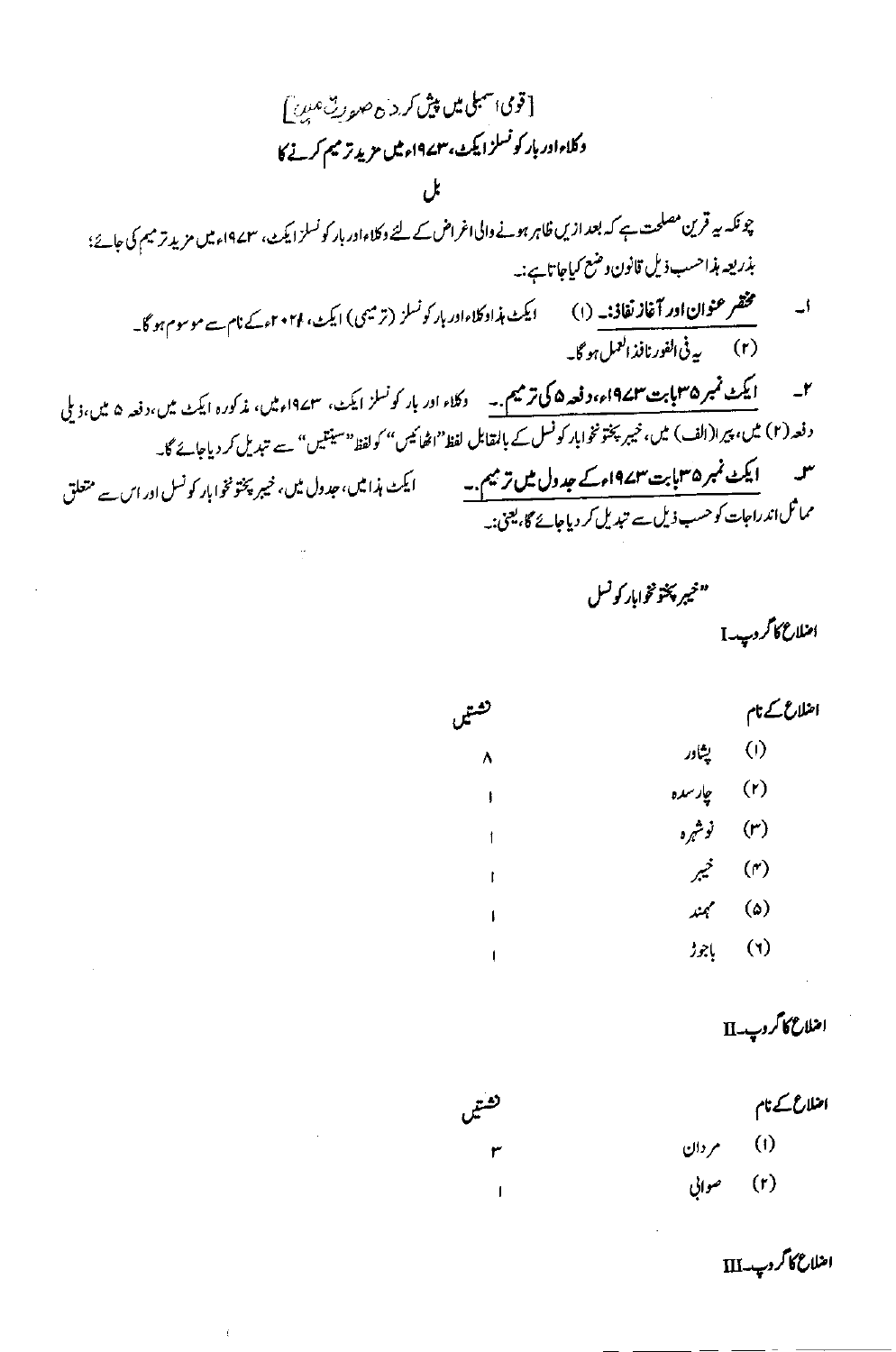تشتيں اضلاع کے نام ۰ )<br>(۱) کوپایت+ ہنگو+اور کزئی+کرم<br>(۲) کرک

| امتلاع کا کروپ۔IV             |  |
|-------------------------------|--|
| امنلاع کے نام                 |  |
| (۱) ژی آئی خان+ ٹائک          |  |
| (۲) بنوں                      |  |
| (۳) گلی <sub>مر</sub> وت      |  |
| (۴) جوني، <sub>وزيرستان</sub> |  |
| (۵) شالی <i>دزیر</i> ستان     |  |
|                               |  |

املاع کاگروپ۔V

| فضين                     |                                   | امتلاع کے نام |
|--------------------------|-----------------------------------|---------------|
| $\overline{\phantom{a}}$ | (۱) بری پور                       |               |
| ۳                        | (۲) ایبٹ آباد                     |               |
| ۳                        | (۳) لى انس <sub>ىرە</sub> +بلگرام |               |

امثلاح کا کروپ۔VI<br>امثلاح کے نام تشتيما (۱) ينگوره ţ شانگله +الپوری+ کو ہتان  $(r)$  $\mathbf{I}$ (۳) <sub>ف</sub>رگر + بونیر + مالاکنڈ + بلگر ام  $\mathbf{I}$ تيمر گره + دېر + دير بالا  $(r)$  $\mathbf{I}$ (۵) چرال  $\mathbf{I}$ 

 $\ddot{\phantom{a}}$